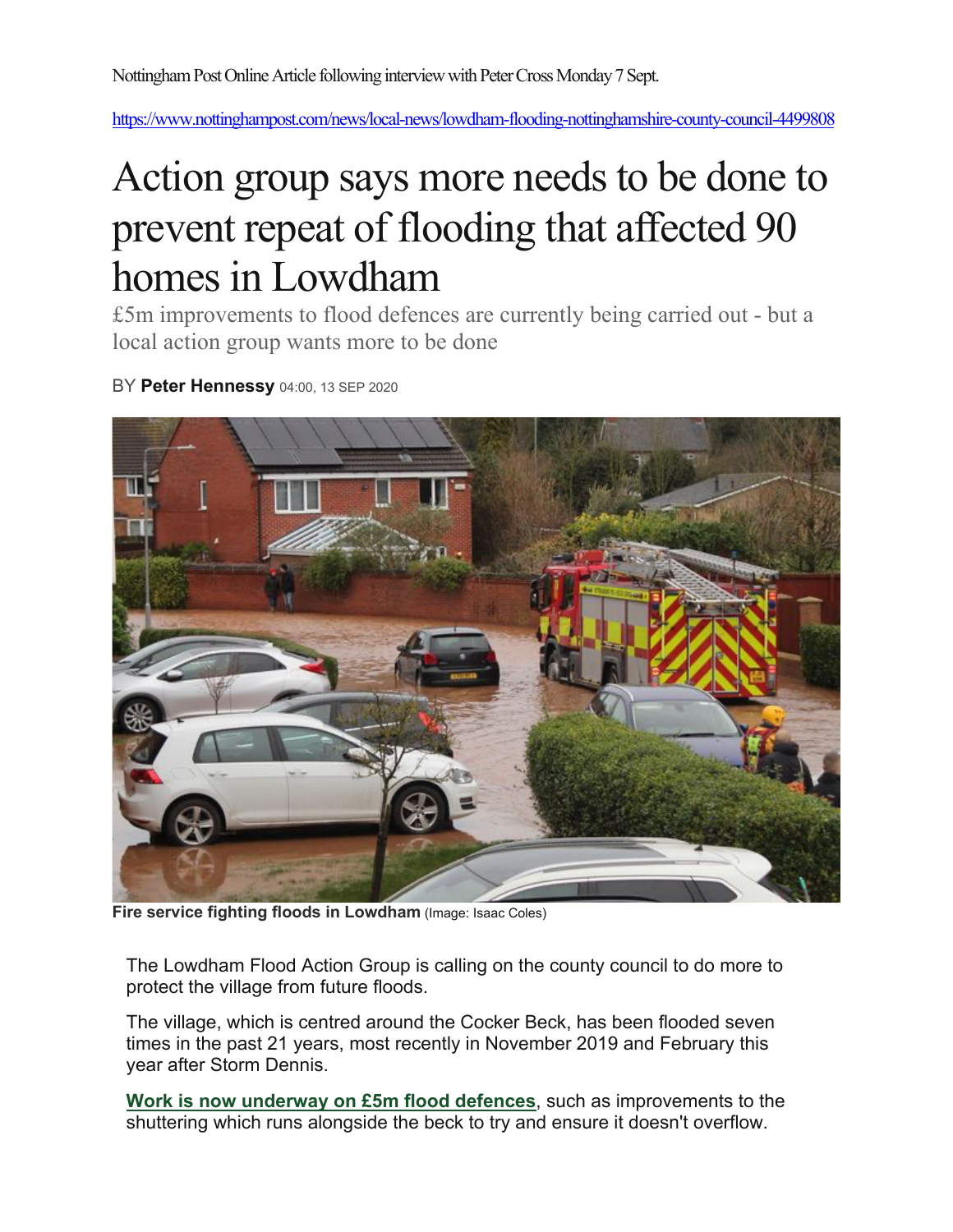The chairman of the local flood action group, Peter Cross, says he wants Nottinghamshire County Council to carry out further improvements - stating drains in the village should be cleaned more frequently.

He said: "The drains were full of roots and silt and were blocked – they weren't being properly maintained.

"So they didn't take the water, the water just went out onto the road.

"They weren't properly maintained at the November point and, as far we know, nothing was done between November and February to check them and see why the excess water was so high.

"Lowdham is a place that is vulnerable to flooding – you cannot apply norms for the whole of the county to all of Lowdham. It needs more than that."

Mr Cross has submitted a Freedom of Information request to try and clarify if this was the case but has so far been unsuccessful in obtaining this information.

He is also criticising the authority for a lack of action over a suspected attenuation tank, an underground storage tank which could help to store excess water in the event of a flood.



**Flood defence improvement works are currently being carried out in Lowdham by the Environment Agency**(Image: Environment Agency)

The group say they are waiting for the council to serve notice on and access properties on Lime Tree Avenue and Willow Holt to find out if there is a tank there.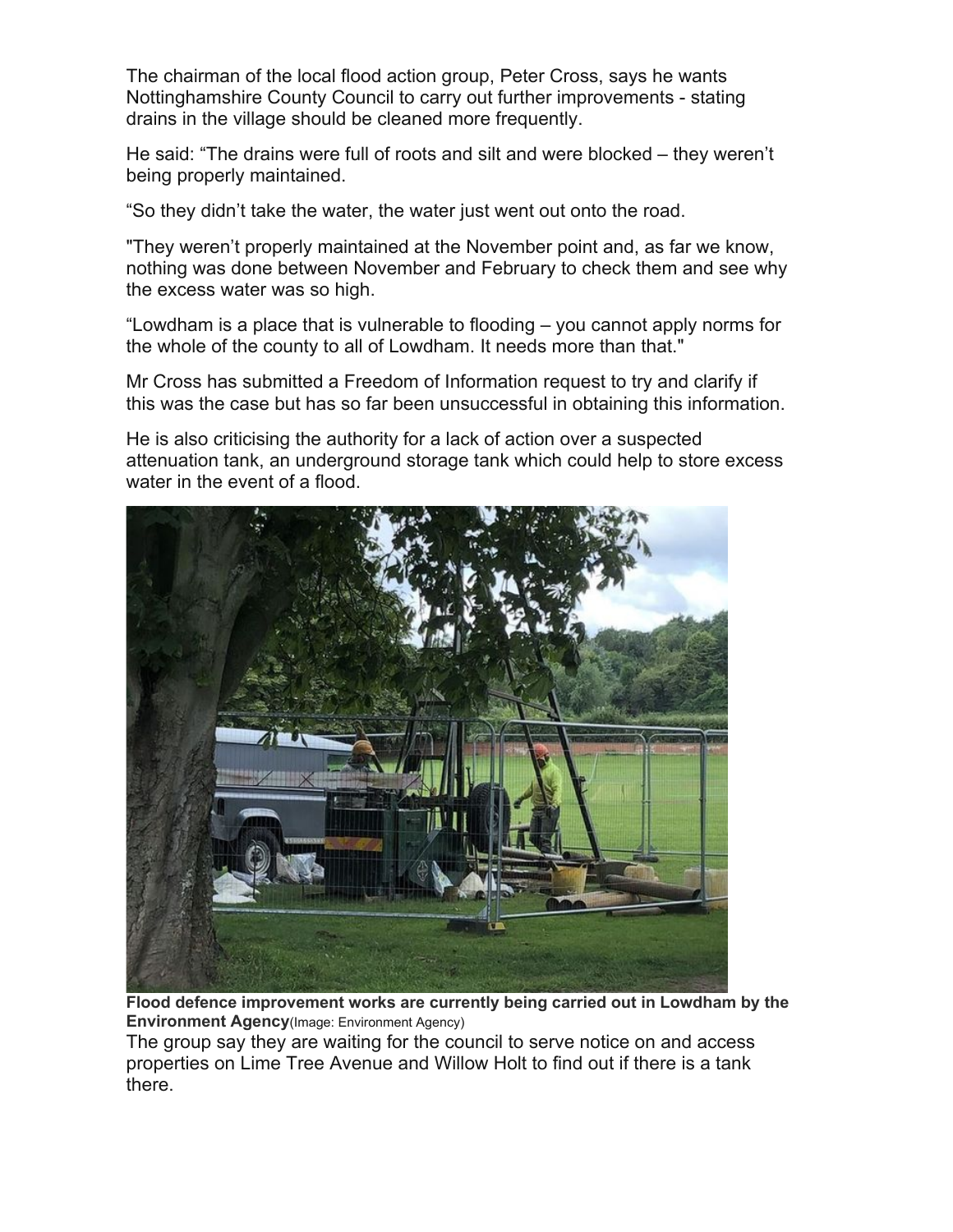Mr Cross continued: "We have been waiting for more than four months for the county council to serve notice on these two properties for Severn Trent to be able to enter them to do the work.

"We have no idea why in more than four months the county council have failed to serve notice on these properties – which are both empty.

"We don't understand why the county council haven't done this."

Every single property nearby flooded in the 2013 and 2020 floods, and the area is known as a "hotspot" for flooding in the village.

Martin Carnaffin, Highways Contract Manager at **Nottinghamshire County Council**, said: "Via is responsible for keeping over 158,000 highway gullies and offlets maintained on behalf the County Council in the Nottinghamshire area. "We work in partnership with Tarmac Limited and ACL Highway Services to clean every adopted gully in the county at least once every two years.

"As each drain or gully is cleansed, its location and detailed condition is logged by operatives using handheld devices. This includes data on how full the gully is with silt and other debris.

"This data is then used to prioritise the cleansing of drains and gullies throughout Nottinghamshire, ensuring those which are more prone to collecting high levels of silt or debris, or other issues, are cleansed on a more regular sixmonthly or yearly basis.

"It also allows any potential drainage problems to be flagged for repair and kept safe for road users.

"The authority has agreed proposals to carry out improvements on the surface water piped system in the Tannery Drive/Willow Holt area that will reduce the flooding experienced in that area.

"The works will require entry onto private land and we are currently progressing with the legal processes and property owner discussions necessary to allow us to do that. Once agreed we will carry out the works as soon as is practical."

The village has been granted £5m to go towards its flood defences - with work carried out by the Environment Agency now underway.

At least 90 properties were internally flooded in February this year, with more than an average month's worth of rain (39.2mm) falling in just 24 hours.

The village green area is used as a flood storage system in the event of a flood.

A spokesperson for the Enivronment Agency said: "Our contractors have started initial groundwork on the Lowdham flood embankment after the village was hit by storms this year.

"The upstream storage scheme is also progressing, with ground investigations due to start next week."

The improvements are set to be completed in March 2021.